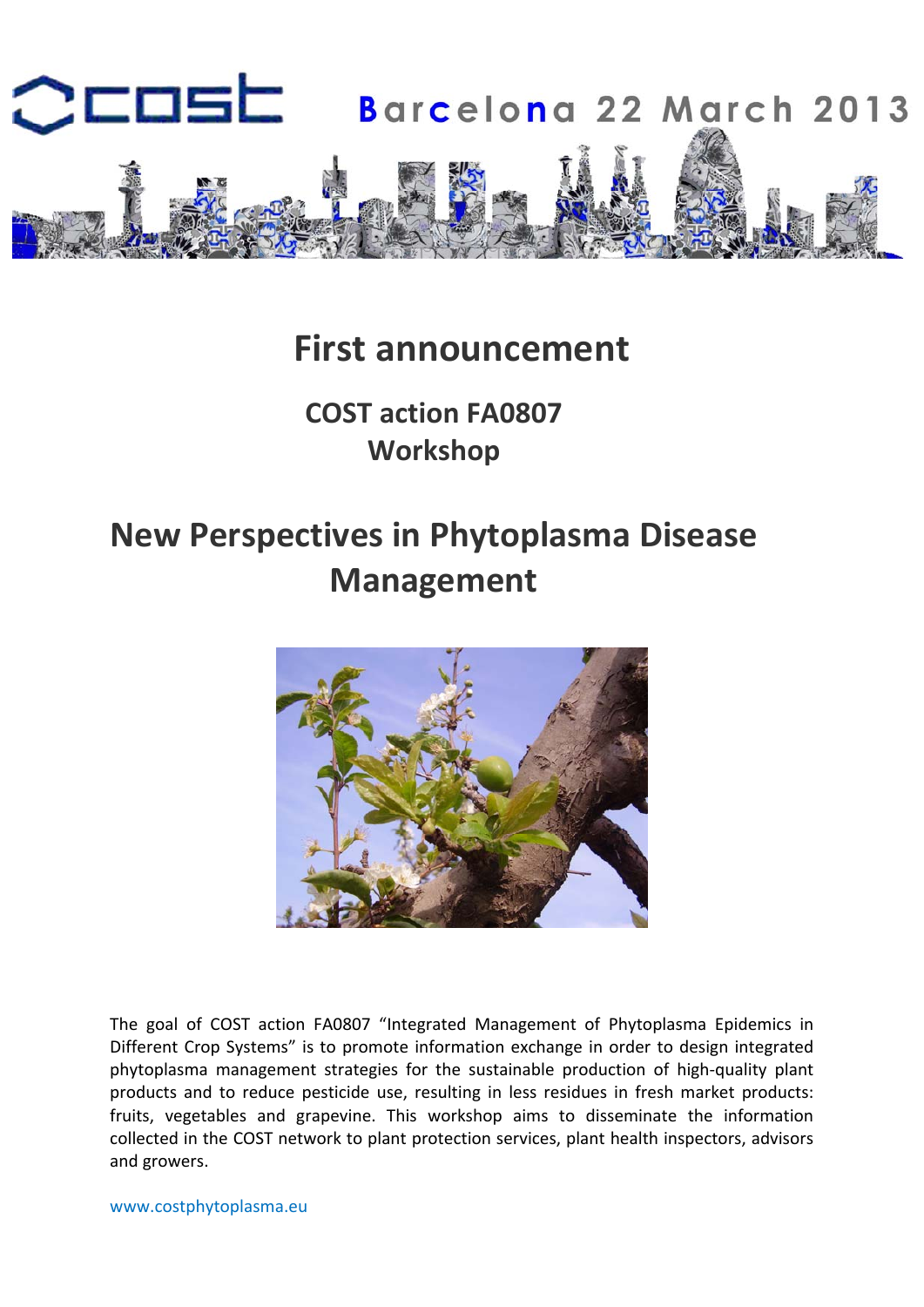#### **General information**

Phytoplasmas are insect-transmitted plant pathogenic prokaryotes associated with serious diseases in important crops such as grapevine, vegetables, corn, sugar beet, oil‐seed crops and fruit trees. Recent advances in phytoplasma genomics have generated an impetus for research into control and management of these diseases. This Action integrates European phytoplasma research, enabling research funds to be used more efficiently by reducing duplication of efforts. New approaches for disease management, improved diagnostic methods; reduction of disease spread; improvement of insect-vector monitoring and a reduction in the pesticides used for control were achieved and harmonized.

The COST action FA0807 is composed of four working groups:

- WG 1: Early detection and diagnostics
- WG 2: Epidemiology and vector ecology
- WG 3: Crop systems and control
- WG 4: Phytoplasma/host interactions

The workshop will present the most recent information obtained with special attention to the management of phytoplasma diseases (WG3).

The coordinators of working group 3, Wolfgang Jarausch and Ester Torres, invite you to attend this workshop. It will present in one day a clear and exhaustive summary of the new perspectives of phytoplasma disease management.

## **Organising committee**

Amparo Laviña, IRTA, Institut de Recerca i Tecnologia Agroalimentàries, Cabrils. Spain Assumpció Batlle, IRTA, Institut de Recerca i Tecnologia Agroalimentàries, Cabrils, Spain Ester Torres, Laboratori de Sanitat Vegetal, Generalitat de Catalunya, Cabrils. Spain Wolfgang Jarausch, AlPlanta ‐ Institute for Plant Research, Neustadt. Germany Assunta Bertaccini, *Alma Mater Studiorum*, University of Bologna. Italy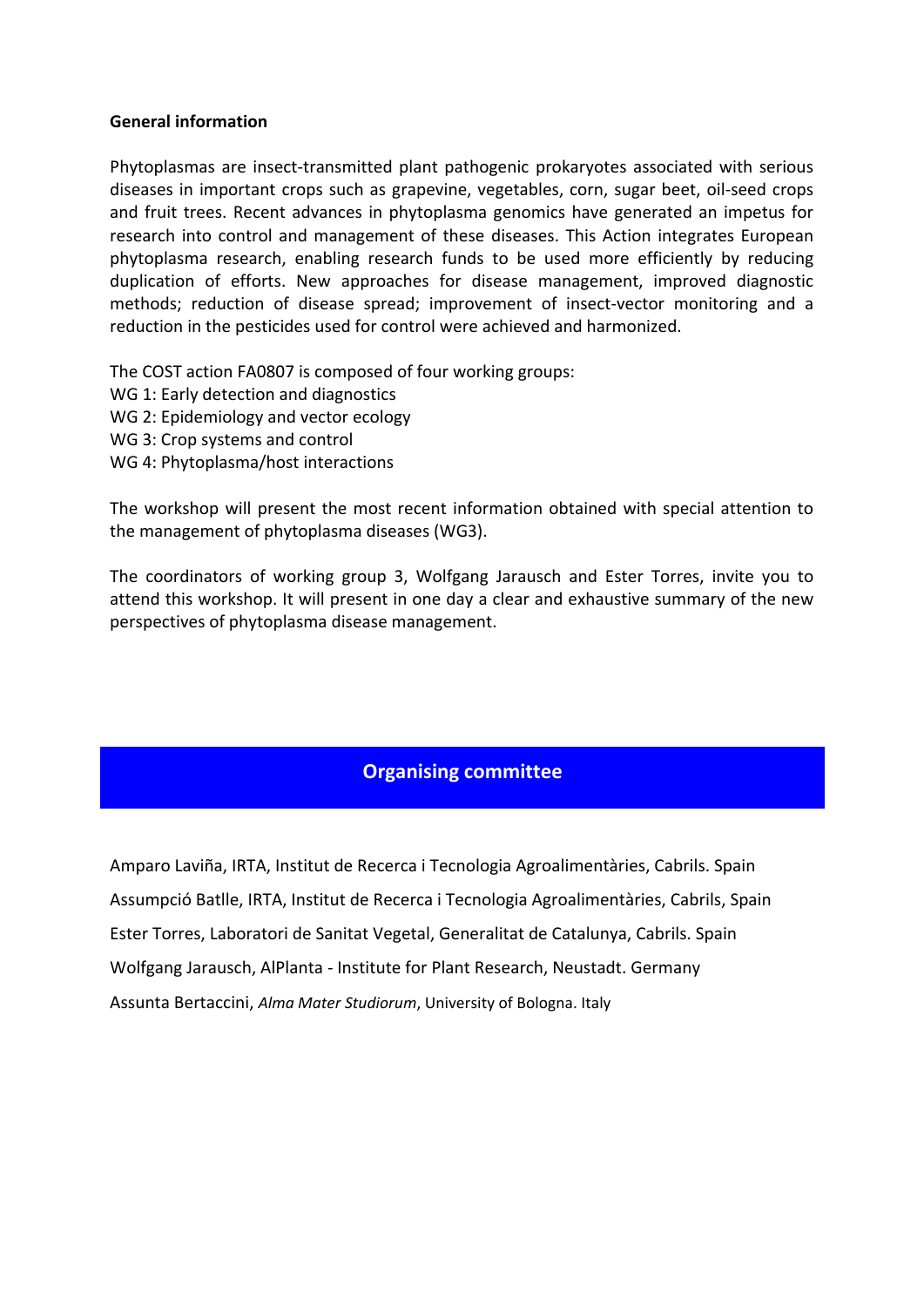#### **The venue**

The meeting will be held in the Hotel Acevi Villarroel, located in downtown Barcelona, just a few meters of the Barcelona Fair, Plaza España, Rambla de Catalunya and Passeig de Gracia, Well communicated by subway, bus and very close to Sants train station. Barcelona is a cosmopolitan city, which the Mediterranean opens to the rest of the world, establishing a bond with other cultures and producing a history marked by diversity. Magnificent examples of artistic trends throughout the ages can be found here providing a great Romanesque, Gothic and above all Modernista legacy, the latter represented by the work of architectural genius Antoni Gaudí. In recent years Barcelona has established itself as a focus for new trends from around the world.

The diverse geography and climates, combining mountains, hills, forests, planes, river deltas and seashores, give Catalonia privileged natural conditions. Catalonia's agriculture profits from these assets and offers a wide and rich variety of quality products.

For further information see: www.bcn.cat

#### **Contact**

Please use the following e‐mail address to register as well as for further inquiries:

registrationcost@irta.es

#### **Registration fees**

There will be no registration fees. A small contribution for lunch will be asked to non‐COST reimbursed people. Attendance to the workshop will only be possible after firm registration.

### **Preliminary registration**

Please use the attached form for preliminary registration in order to receive the second circular with full details and hotel accommodations.